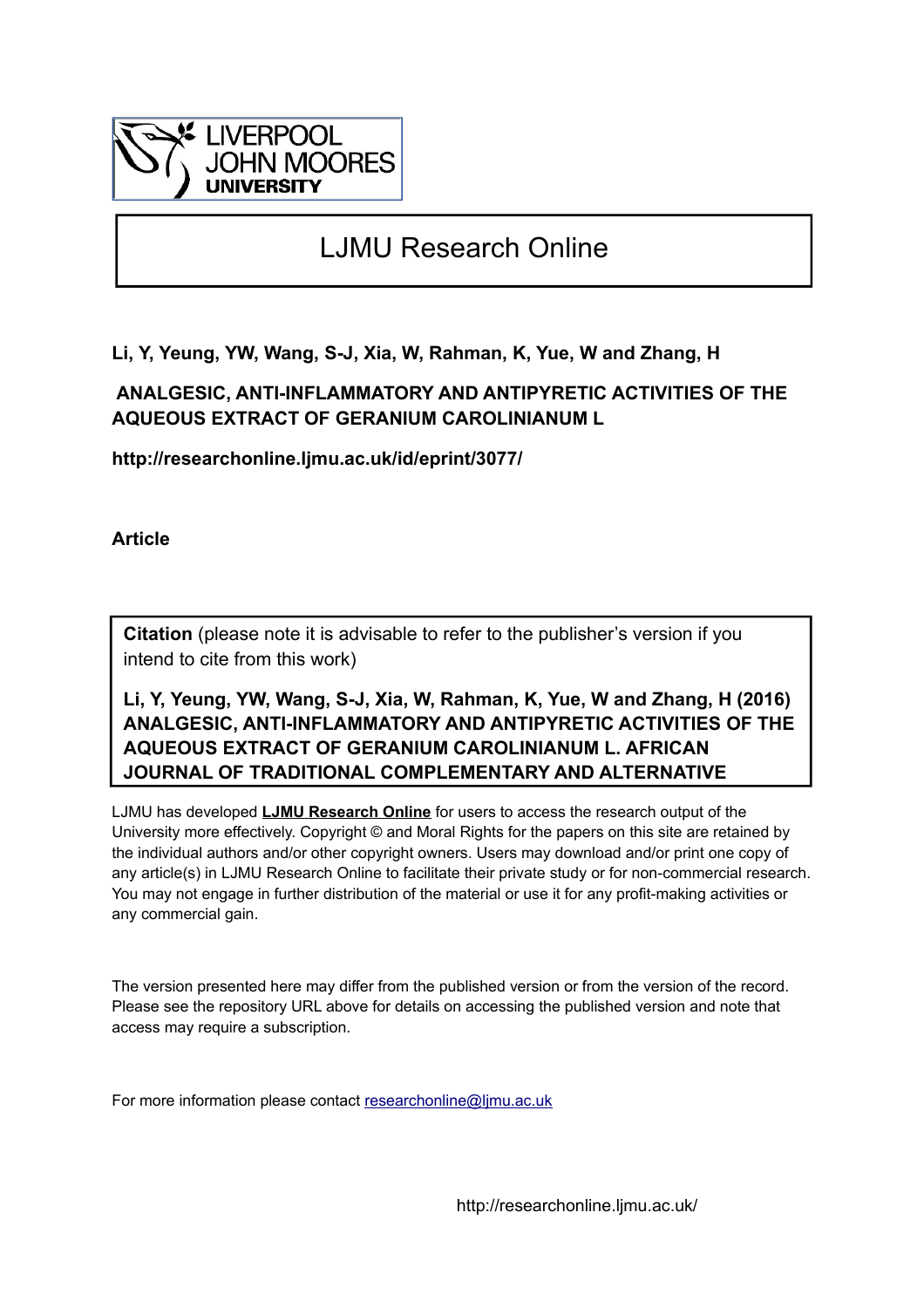## ANALGESIC, ANTI-INFLAMMATORY AND ANTIPYRETIC ACTIVITIES OF THE AQUEOUS EXTRACT OF *GERANIUM CAROLINIANUM* L.

Yuan Li<sup>1,2#</sup>, Ying Ye<sup>1#</sup>, Su-Juan Wang<sup>1</sup>, Wei Xia<sup>3</sup>, Khalid Rahman<sup>4</sup>, Wei Yue<sup>1</sup>, Hong Zhang $1,2^*$ 

# These authors contributed equally to this work.

- <sup>1</sup> Central Laboratory, Shanghai Seventh People's Hospital, Shanghai 200137, P. R. China
- <sup>2</sup> Department of Pharmaceutical Botany, School of Pharmacy, Second Military Medical University, Shanghai 200433, P. R. China
- <sup>3</sup> Department of Nuclear Medicine, Shanghai Seventh People's Hospital, Shanghai 200137, P. R. China
- <sup>4</sup> School of Pharmacy and Biomolecular Sciences, Faculty of Science, Liverpool John Moores University, Liverpool L3 3AF, England, UK

## **Corresponding Author**

\* Dr. Hong Zhang

Fax and telephone: (+86) 21-58670561-6308 E-mail: hqzhang51@126.com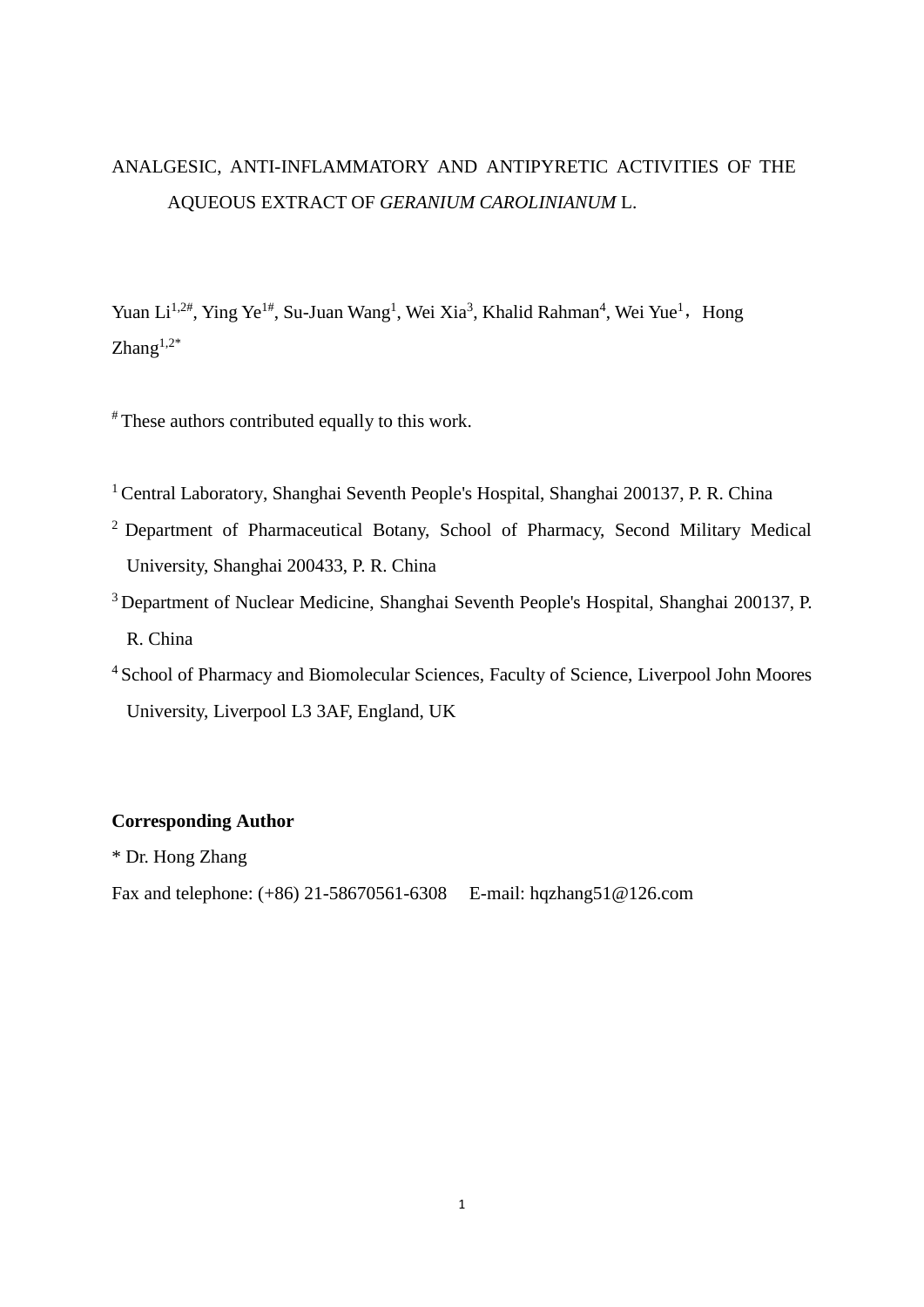## **Abstract**

**Background:** *Geranium carolinianum* L. (Geraniaceae) is widely used for a variety of diseases including herpetic keratitis, eczema, rheumatalgia etc. However, there is lack of relevant scientific research.

**Materials and Methods:** GCE (125, 250, 500mg/kg body weight) was evaluated for its pharmacological properties by using the acetic acid-induced writhing test, the hot plate test and the fresh egg white-induced paw edema in rats. The dimethylbenzene-induced mouse inflammation model and the lipopolysaccharide (LPS)-induced rat fever model were employed and the acute toxicity of GCE was also assessed.

**Results:** The *Geranium carolinianum* aqueous extract (GCE) significantly inhibited the writhing responses in mice, increased reaction time of mice in the hot plate test, and suppressed the fresh egg white-induced paw edema in rats and the dimethylbenzene-induced ear edema in mice whilst attenuating LPS-induced fever in rats in a dose dependent manner. Furthermore, no deaths were observed when mice were orally administered GCE up to 14 g/kg body weight (approximately 553times of clinical dose).

**Conclusions:** GCE possesses analgesic, anti-inflammatory and antipyretic activities and is non-toxic at the doses used. The results of this study support the clinical use and effectiveness of *Geranium carolinianum* as an analgesic, anti-inflammatory and antipyretic agent in folk medicine.

**Key words***:* Plant drug; Pain; Inflammation; Pyrexia; Toxicity; Animal

## **Introduction**

*Geranium carolinianum* L. (Geraniaceae) is a commonly used herb in folk medicine for the treatment of herpetic keratitis, rheumatilc arthritis arthralgia, disc prolapsed, gastrointestinal disorders, bacillary dysentery, ferbile diseases etc. It has a wide distribution in North East China, East China, Central China and Sichuan Province (Han et al., 2001; Wu et al., 2008). One of the most important clinical applications of this herb is in the treatment of herpetic keratitis (Wang et al., 1995). In addition, *Geranium carolinianum* ointment is reported to be a good therapy for eczema and herpes zoster [\(Han et al., 2001\)](#page-8-0). *Geranium carolinianum* has been recorded as a Chinese herb in the Chinese Pharmacopoeia owing to its exact curative effects.

The phytochemical study of *Geranium carolinianum* reveals the presence of tannins, flavones, flavonoids, volatile oils and organic acids [\(Lei et al., 2002\)](#page-8-1), which have been extracted from *Geranium carolinianum*as well as most of the congeneric plants [\(He et al.,](#page-8-2)  [2011\)](#page-8-2).This plant possesses a variety of pharmacological effects, such as antibacterial, antiviral, antioxidant, antitumor, hypoglycemic, liver protecting, and cough relieving properties [\(Li et al., 2008;](#page-8-3) [Wu et al., 2011\)](#page-9-0). The water extract from *Geranium carolinianum* contains 5–40% of corilagin, which is known to be effective for the treatment of gastroxia (Li et al., 2009)

As far as we are aware, there have been no scientific reports on the analgesic, antipyretic, and anti-inflammatory effects of this plant in animals. In this study, we report these activities of the aqueous extract of *Geranium carolinianum* which were evaluated in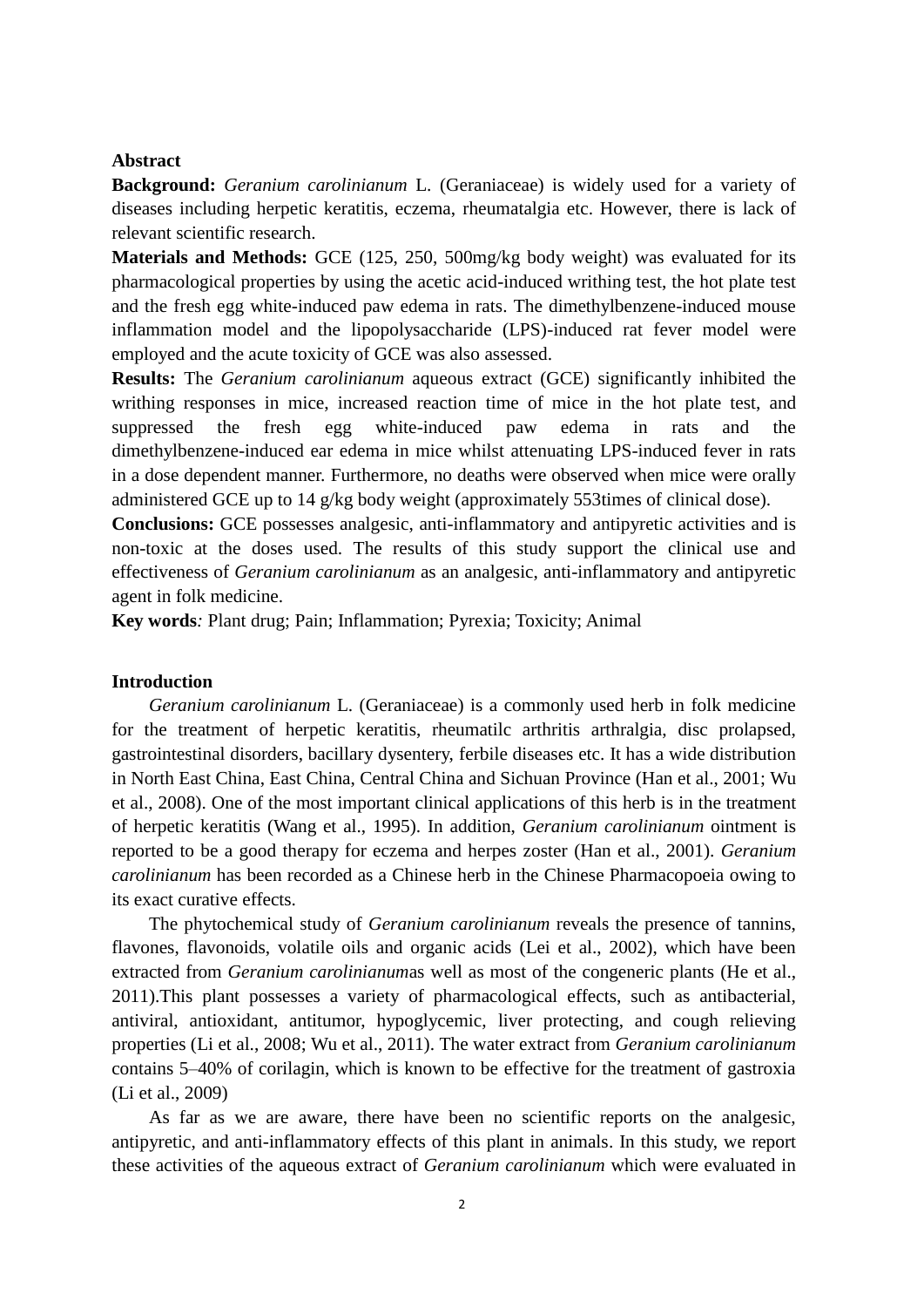mice and rats to substantiate and expand its clinical applications. In addition, the acute oral toxicity of the extract was also determined in mice.

## **Materials and methods**

## **Plant material and extraction**

The whole plant of *Geranium carolinianum* was collected in [Great](http://dict.youdao.com/search?q=Great&keyfrom=E2Ctranslation) [Khingan](http://dict.youdao.com/w/khingan/) of Heilongjiang Province in September 2013 and the plant was identified by Professor Han-Ming Zhang, a pharmacognosist from the Department of Pharmacognosy, School of Pharmacy, Second Military Medical University (Shanghai, China). A voucher specimen of *Geranium carolinianum* was deposited and assigned the number YZ130905 in the herbarium of the Department of Pharmaceutical Botany, School of Pharmacy, Second Military Medical University (Shanghai, China). The dried plant (500g) was pulverized with amotor-driven grinder to prepare the extract which was then refluxed with distilled water (8L) three times for 0.5 h, 1 h, and 2h, respectively. The extract wa**s** then filtered, centrifugated and evaporated to dryness under reduced pressure in a rotary evaporator and the dry powder was obtained by spray drying and a yield of 10.13% was achieved.

## **Chromatographic Conditions**

An Agilent 1100 HPLC system, equipped with a quaternary pump, an autosampler, a degasser, an automatic thermostatic column compartment, a DAD and an LC/MSD Trap XCT ESI mass spectrometer (Agilent Technologies, MA, USA), was used for separation. The separation was performed on a  $GS-120-5-C18-BIO$  chromatographic column  $(5 \mu m, )$  $250 \times 4.6$  mm i.d.) with the column temperature set at 35 °C. A linear gradient elution of A (0.1% formate acid water) and B (acetonitrile) was used with the gradient procedure as follows: 0 min, B 5%, to 60 min B 40% (v/v). The flow rate was 1.0 mL/min and the injection volume was  $10 \mu L$ . DAD was on and the target wavelength was simultaneously set at 210 nm. The split ratio to the mass spectrometer was 1:3.The acquisition parameters for negative ion mode were: collision gas, ultrahigh-purity helium (He), nebulizer gas (N2), 35 psi, drying gas (N2), 10 L/min, drying temperature, 350°C, HV, 3500 V, mass scan range, m/z 100-2200, target mass, 500 m/z, compound stability, 100%, trap drive level, 100%. All the data were analyzed by Chemstation software.

### **Animals**

ICR mice (age range8–10 weeks, weight range 20–25g), male Sprague-Dawley (SD) rats (age range 8–9 weeks, weight range 200–220 g) and male Wistar rats (age range 7–9 weeks, weight range 200–220 g), were obtained from the Experimental Animal Center of the Second Military Medical University (Shanghai, China), and were housed in a regulated environment (20 $\pm$ 2°C), with a 12 h light/dark cycle (08:00–20:00, light). The animals were deprived of food for 12 h prior to the experiment, with water given *ad libitum* and each animal was used once in the experiment. All animal treatments were strictly in accordance with international ethical guidelines concerning the care and use of laboratory animals, and all the experiments were carried out under the approval of the Committee of Experimental Animal Administration of the University (No. LL130929). Each experimental group consisted of 10 animals.

## **Drugs and reagents**

The following reagents and drugs were used: dimethylbenzene (AR), and acetic acid (AR) (Sinopharm Chemical Reagent, Shanghai, China), lipopolysaccharide (Sigma, St.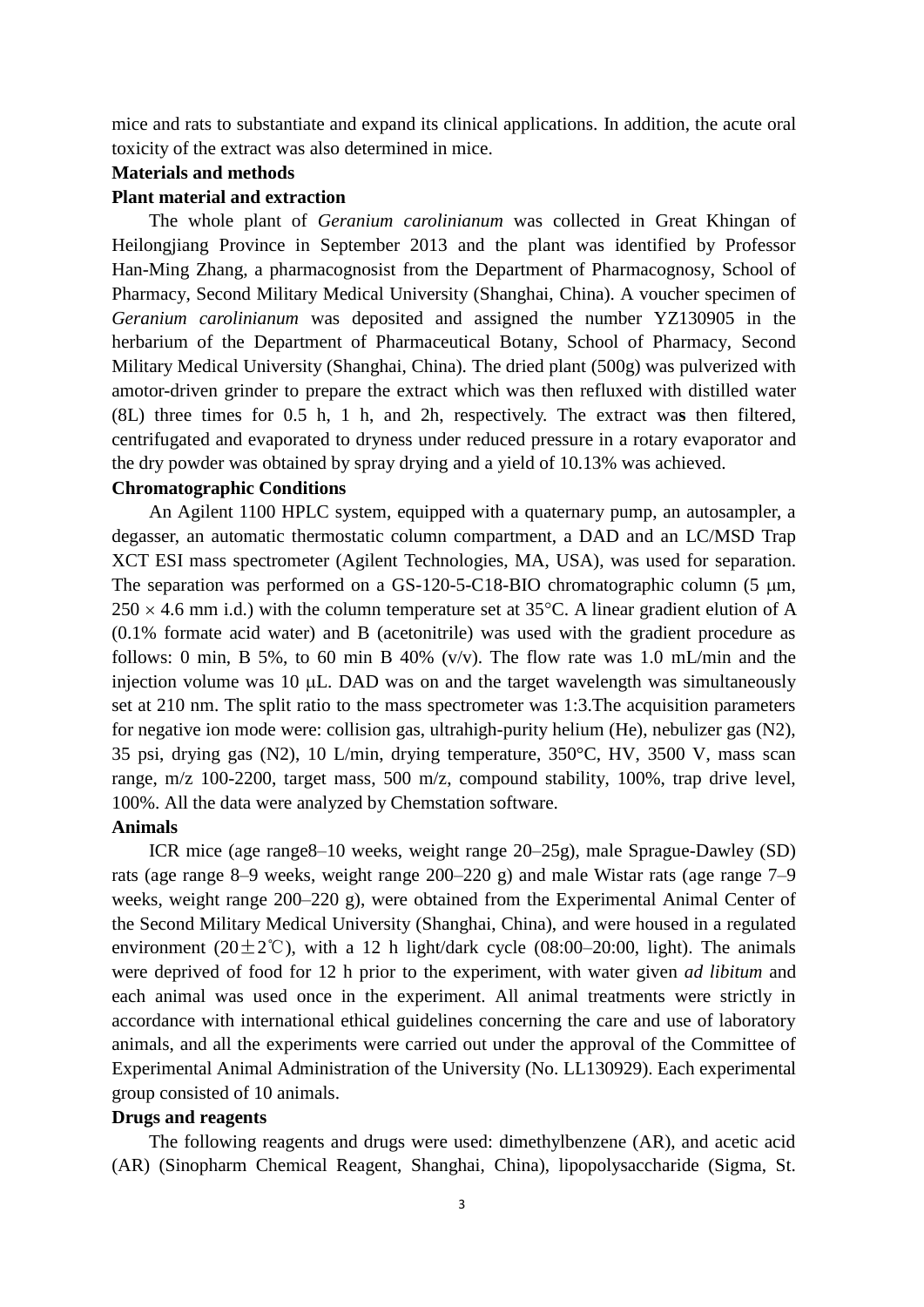Louis, MO, USA), tramadol, indomethacin, dexamethasone, paracetamol (Chengdu Pharmaceutical Factory, Chengdu, China).

### **Treatment**

GCE, indomethacin, dexamethasone, paracetamol, and tramadolwere each suspended in 1% carboxymethylcellulose sodium (CMC-Na) solution respectively prior to administration. GCE at a concentration range of 125, 250, 500 mg/kg body weight was orally administered to the three groups of animals  $(n=10)$  respectively by intubation. The positive group of animals received indomethacin (5 mg/kg) in the writhing and paw edema tests, tramadol (30mg/kg) in the hot plate test, dexamethasone (5 mg/kg) in the ear edema test and paracetamol (100 mg/kg) in the antipyretic test, respectively. The control group of animals were given 1% CMC-Na solution and it established alongside the drug-treated groups, all of which received a volume of 10 mL/kg body weight irrespective of dose.

## **Analgesic test**

The peripheral and central analgesic activity of GCE was investigated by monitoring test animals exposed to chemical and thermal stimuli respectively.

In the acetic acid-induced writhing test [\(Garcıa et al., 2004\)](#page-8-4), male mice were orally administered GCE or indomethacin (5mg/kg body weight) respectively, 1 h prior to intraperitoneal injection of acetic acid (1%, 10mL/kg body weight). The number of writhing reflexes was then counted for a period of 15 min.

In the hot plate test (Ma et al., 2011; Xu et al., 2002), the latency was recorded when female mice were screened on the hot plate at 55±0.5ºC. Only mice that showed initial nociceptive responses between 5 and 30 sec were selected for this experiment. The posttreatment reaction time of each animal was recorded by observing either the licking of the hind paws or the jumping movements to avoid thermal pain after 30, 60, 90, and 120 min respectively of administration of GCE or tramadol (30 mg/kg body weight).

## **Anti-inflammatory test**

The anti-inflammatory activity of GCE was measured against fresh egg white induced acute paw edema in rats (Xu et al., 2002) and dimethylbenzene induced ear edema in mice [\(Ma et al., 2011;](#page-9-1) [Zheng et al., 2009\)](#page-9-2).

In the rat paw edema test, male SD rats were orally premedicated with GCE or indomethacin (5 mg/kg body weight) 0.5h priror to subplantar injection of 0.1 mL freshly prepared 10% (v/v) egg white solution into the right hind paws of the rats. Paw volume was measured plethysmometrically using a paw edema detector (YLS-7A; Shandong Academy of Medical Science Device Station, Shandong, China) at 0, 0.5, 1, 2, 3, 4, and 6 h postinjection. The mean increase in paw volume was measured and inhibitory percentage was calculated. The edema rate of rats was calculated as follows:

Edema rate  $(\% ) = (V_t - V_0) / V_0 \times 100\%$ 

Where  $V_0$  is the volume before fresh egg white injection (mL);  $V_t$  is the volume after t h of fresh egg white injection (mL).

In the dimethylbenzene-induced ear edema test, GCE or dexamethasone (5 mg/kg body weight) was orally administered 1h prior to local application of dimethylbenene (40 μL/ear) to the right ear of mice. The ear swelling was measured by subtracting the weight of the left ear from that of the right post1 h of dimethylbenzene treatment as reported previously [\(Zheng et al., 2009\)](#page-9-2).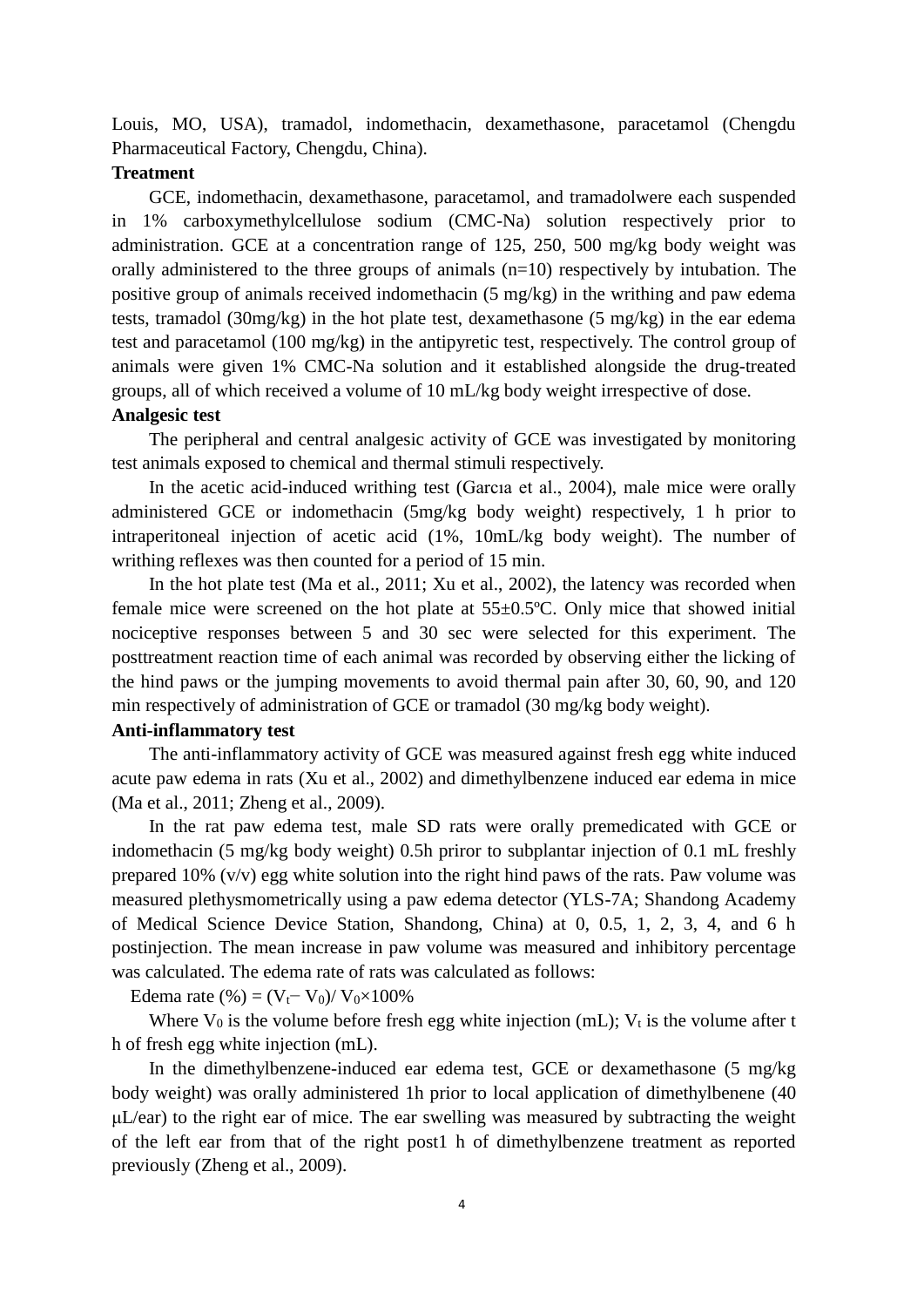## **Antipyretic test**

The antipyretic activity of GCE was investigated according to the method previously reported [\(Ma et al., 2011\)](#page-9-1). Male SD rats were randomly divided into five groups based on their basal temperature measured prior to the experiment. The temperature in external auditory meatus was measured in a temperature-controlled room (ambient temperature  $20 \pm$ 2℃) using an electronic temperature recorder (DT-IDB, Shanghai Medical Instruments Factory, Shanghai). Rat fever can be induced by intraperitoneal injection of LPS (1 mg/kg). SD rats were pretreated with LPS post 0.5 h of oral administration of GCE or paracetamol (100 mg/kg body weight). The temperature was measured every 30 min from 9:00 hrs to 15:00 hrs.

## **Acute toxicity**

Acute toxicity study was carried out as reported in the literature [\(Saha et al., 2013\)](#page-9-3). ICR mice of either sex were tested by orally administering different doses of the extract by increasing or decreasing the dose according to the responses of the animals. The animals were fasted overnight and had access to water only prior to the experiment. The animals were administered GCE at a dose of 14 g/kg body weight and were test for any toxic signs or mortality for 7 days.

## **Statistical analysis**

The data was analyzed using a SPSS 13.0 statistical package and data for multiple comparisons was performed by one-way ANOVA followed by Tukey's test. A value of  $P \lt \theta$ 0.05 was considered statistically significant and all results are presented as mean  $\pm$  SD.

#### **Results**

#### **Identification of compounds**

The aqueous extract of *Geranium carolinianum* (GCE) was measured by high-performance liquid chromatography coupled with electrospray mass spectrometry (HPLC/ESI-MS) in negative-ion mode (Figure 1 a-g). Five compounds 1-5, with the retention time at 7.1 min, 19.2 min, 21.7 min, 29.8 min, and 30.5 min, were identified as gallic acid (1), brevifolin carboxylic acid (2), corilagin (3), ellagic acid (4), and hyperoside (5), on the basis of the observation of the pseudomolecular ion peak at  $m/z$  168.8 [M-H]<sup>-</sup>,  $m/z$  632.9 [M-H]<sup>-</sup>, and  $m/z$  463.0 [M-H]<sup>-</sup> in HPLC/ESI-MS chromatogram, in accordance with the molecular weights of three compounds (gallic acid, coridagin, and hyperoside, Figure 1) occurring in *Geranium carolinianum*.

### **Effect of GCE on the writhing reflex of mice**

As shown in Figure 2, the aqueous extract from *Geranium carolinianum* (GCE) significantly reduced the number of writhing responses in a dose dependent manner within 15 min of injection of acetic acid. At the higher dose of GCE the reduction in writing responses was much more noticeable and was even lower than that of the mice receiving indomethacin, suggesting that GCE has potent analgesic properties.

## **Effect of GCE in heat-stimulated mice**

The analgesic activity of GCE was also markedly observed in the hot-plate test. It was found that GCE at doses of 250 and 500 mg/kg body weight prolonged the latency period of mice significantly when compared with the negative group of animals which received distilled water (Figure 3).

#### **Effect of GCE on fresh egg white-induced paw edema in rats**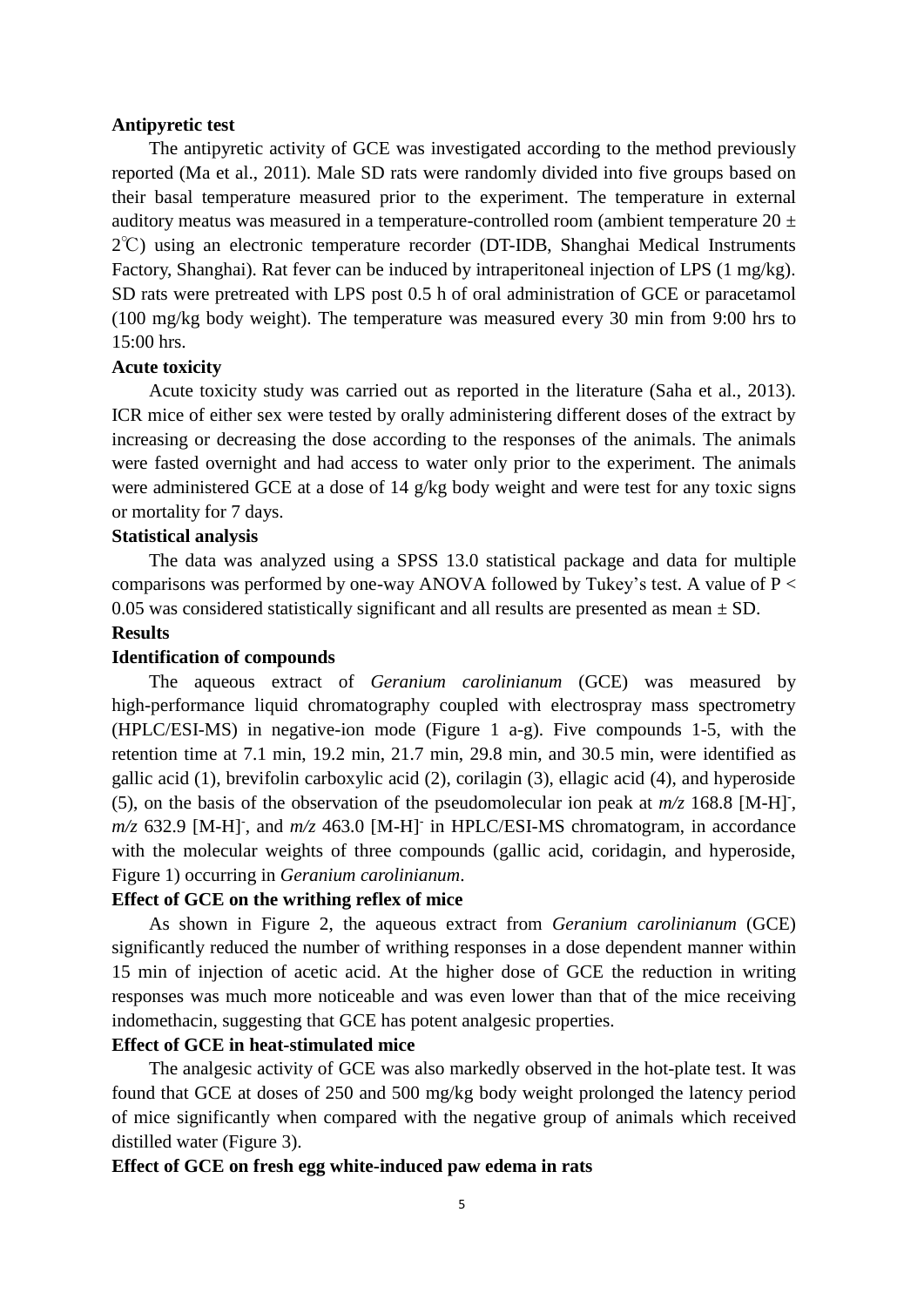As shown in Table 1, the subplantar injection of 0.1 mL of fresh egg white noticeably induced paw edema in rats, which had persisted for 6 h. The low dose of GCE (125 mg/kg body weight) evidently decreased the percentage of paw edema only after 2h and 3 h of treatment, and the middle dose (250 mg/kg body weight) significantly inhibited paw edema of rats after 1-4 h of treatment. However, both the high dose of GCE (500 mg/kg body weight) and indomethacin elicited the persistently inhibitory effect on edema formation after 0.5 - 6 h of treatment.

#### **Effects of GCE on dimethylbenzene-induced ear edema in mice**

Dimethylbenzene evidently increased ear edema in mice, GCE at the doses of 250 and 500 mg/kg significantly inhibited ear edema compared with the control group. These results reveal that GCE has significant activity against acute inflammation induced by dimethylbenzene (Figure 4).

## **Effects of GCE on fever in rats**

As shown in Table 2, the temperature in rats was evidently elevated one hour postintraperitoneal injection of LPS and persisted for the following five hours. In contrast to the control group of animals given distilled water, the temperature in the rats receiving GCE significantly decreased in a time- and dose-dependent manner. These results indicate that oral administration of GCE inhibits pyrexia induced by LPS.

#### **Acute toxicity**

Although the mice were given GCE orally up to 14g/kg body weight which is equivalent to approximately 500 times of clinical dose (15  $g/d$  herb each adult with 60 kg body weight), no mortality was observed during the assessment period (7 days). Thus, it can be concluded that oral administration of GCE at this dose is safe.

## **Discussion**

It is well acknowledged that there is a growing need for safer and more effective drugs to treat pain, inflammation and fever. Due to the inevitable side effects of the drugs currently available there is strong interest in medicinal plants with a history of traditional use for the treatment of above diseases. This study was designed to evaluate the analgesic, anti-inflammatory and antipyretic effects of the aqueous extract of *Geranium carolinianum* (GCE) to give scientific authentication to the traditional claims. In the present study, GCE inhibited the writhing responses in mice in the acetic acid writhing reflex test, increased reaction time in mice in the hot-plate test, and reduced fresh egg white-induced paw edema in rats and dimethylbenzene-induced ear edema in mice. It further attenuated rat pyrexia induced by lipopolysaccharide (LPS), suggesting the favorable analgesic, anti-inflammatory and antipyretic activities of GCE. Additionally, the extract displayed no toxic effects at a dose of 14g/kg body weight supporting its safety in clinical use. These activities are associated with five main compounds contained in GCE, gallic acid, brevifolin carboxylic acid, corilagin, ellagic acid, and hyperoside [\(Daud et al., 2006;](#page-8-5) [Gambari et al., 2012;](#page-8-6) [Hsiang et al., 2013;](#page-8-7) [Ku et al., 2014;](#page-8-8) [Trevisan et al., 2014;](#page-9-4) [Zhou et al.,](#page-9-5)  [2014\)](#page-9-5).

The acetic acid writhing mice is a classic nonselective analgesic screening model. Acetic acid induces algesia by liberating endogenous substances such as prostaglandins $E_2$ and many others that stimulate pain nerve endings [\(Liu et al., 2013\)](#page-8-9). The results show that GCE significantly reduced the number of writhing responses in mice intraperitoneally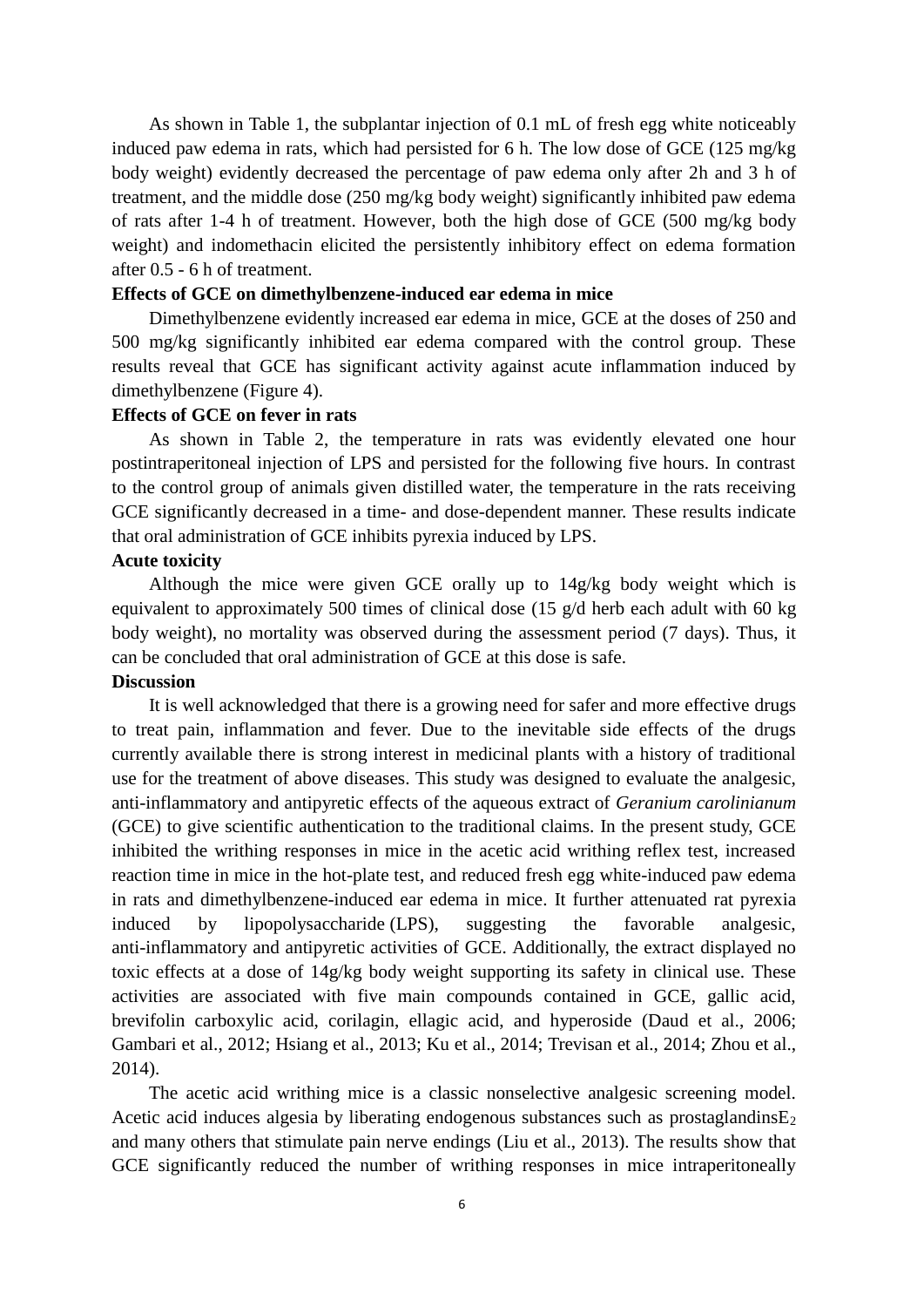injected with acetic acid in a dose dependent manner. The analgesic effect of GCE may be due to inhibition of the local level of prostaglandins [\(Saha et al., 2013\)](#page-9-3).

The hot-plate test method has been applied in analgesic investigations for several decades, which, when compared to the writhing test, can usually distinguish between central and peripheral effects [\(Srinivasan et al., 2003\)](#page-9-6). The validity of this test has been shown even in the presence of substantial impairment of motor performance [\(Plummer et](#page-9-7)  [al., 1991\)](#page-9-7). In this test, male animals are generally not used because they will lick their scrotums against thermal injury when they touch the heated plate. In this case, a false reaction time of licking the hind paws is often recorded.

Some peripheral analgesic drugs such as aspirin usually have few effects in the hot plated test [\(Zhu et al., 2011\)](#page-9-8), while some other analgesic drugs such as ibuprofen and tramadol can reduce prostaglandin synthesis via central inhibition of cyclooxygenase, or bind to specific opioid receptors in the central nervous system, exhibiting both peripheral and central analgesic activities [\(Björkman, 1994\)](#page-8-10). It is clearly demonstrated in our study that GCE at the doses of 250 and 500mg/kg body weight significantly prolonged the latency period of mice in the hot plate test, suggesting its centrally analgesic effect.

The rat paw edema induced by fresh egg white is suitable for evaluating anti-inflammatory agents and is used frequently to assess the anti-edematous effect of natural products [\(Du et al., 2013\)](#page-8-11). It is well known that prostaglandins play an important role in pain progress in chemical nociception models [\(Santos et al., 1998\)](#page-9-9) and are the target of action of commonly used anti-inflammatory drugs. GCE at the dose of 250 and500 mg/kg body weight markedly reduced egg white-induced paw edema in rats, which lasted for 6 h, indicating that the extract suppresses the release or actions of some of inflammatory mediators, and possibly reduces the release of prostaglandins. The anti-inflammatory activity of the extract was further evidenced by the dimethylbenzene-induced ear edema test, in which GCE at the doses of 250 and 500mg/kg body weight also inhibited ear edema of mice markedly. In the process of inflammation, activated neutrophils release mediators such as platelet-activating factor and lysozyme, which can lead to vasodilatation and increase vascular permeability [\(Saeed et al., 2010\)](#page-9-10).

LPS activates prostaglandin  $E_2$  (PGE<sub>2</sub>)-synthesizing enzymes in the lung and liver within minutes of systemic administration followed by PGE<sub>2</sub> which originates peripherally and is delivered to the brain by albumin or by locally influenced nerve fibers such as hepatic vagal fibers. Hepatic fibers contain PG receptors of the EP3 type causing pyrexia [\(Dogan et al., 2004\)](#page-8-12). In our study, LPS-induced fever was employed to investigate the antipyretic activity of GCE and the results presented in Table 2 indicate that GCE possesses significant antipyretic action.

In addition, the acute toxicity study revealed that GCE did not cause any toxic effects as judged by the lack of fatalities in mice at a dose of 14 g/kg body weight (approximately 553 times of clinical dose), thus displaying good safety.

In conclusion, our study demonstrates that GCE exerts favorable analgesic, anti-inflammatory, and antipyretic activities possibly by inhibition of the central synthesis of prostaglandins, which are involved in five identified compounds contained in this extract. This validates the claim by traditional medicine practitioners that GCE can be used to treat rheumatic arthralgia and febrile diseases. However, detailed studies are needed to elucidate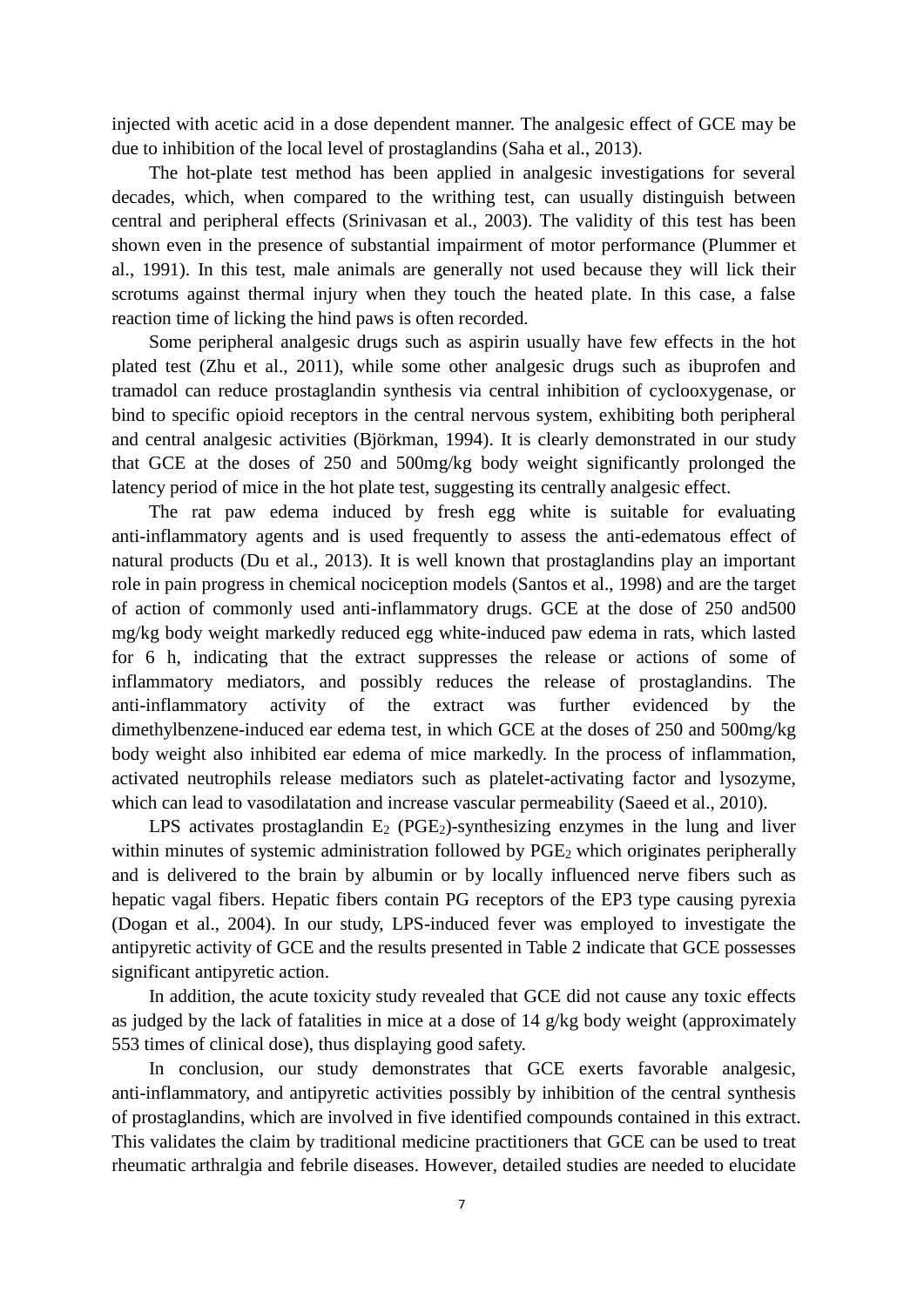the mechanisms of action responsible for the analgesic, anti-inflammatory, and antipyretic activities exhibited by the aqueous extract of *Geranium carolinianum.*

#### **Conflict of interest statement**

The authors report no declarations of interest.

#### **Acknowledgment**

This work was supported by the National Natural Science Foundation of China (No. 81173462) and the funds from the Shanghai Municipal Science and Technology Commission (15401971800 and 15401902700), Shanghai Municipal Health and Family Planning Commission (ZY3-JSFC-2-2010, 20134090 and ZYXK2012010) and Pudong New Area Health and Family Planning Commission (PWZz2013-02 and PWRd2013-03).

## **References**

- <span id="page-8-10"></span>1.Björkman, R. (1994). Central antinociceptive effects of non-steroidal anti-inflammatory drugs and paracetamol. Experimental studies in the rat. Acta. Anaesth. Scand. 103:1-44.
- <span id="page-8-5"></span>2.Daud, A., Habib, N., Riera, A.S. (2006). Anti-inflammatory, anti-nociceptive and antipyretic effects of extracts of Phrygilanthus acutifolius flowers. J Ethnopharmacol. 108:198-203.
- <span id="page-8-12"></span>3.Dogan, M.D., Patel, S., Rudaya, A.Y., Steiner, A.A., Székely, M., Romanovsky, A.A. (2004). Lipopolysaccharide fever is initiated via a capsaicin‐sensitive mechanism independent of the subtype‐1 vanilloid receptor. Brit. J. Pharmacol. 143:1023-1032.
- <span id="page-8-11"></span>4.Du, Q.H., Peng, C., Zhang, H. (2013). Polydatin: A review of pharmacology and pharmacokinetics. Pharm. Biol. 51:1347-1354.
- <span id="page-8-6"></span>5.Gambari, R., Borgatti, M., Lampronti, I., Fabbri, E., Brognara, E., Bianchi, N., Piccagli, L., Yuen, M.C.W., Kan, C.W., Hau, D.K.P. (2012). Corilagin is a potent inhibitor of NF-kappaB activity and downregulates TNF-alpha induced expression of IL-8 gene in cystic fibrosis IB3-1 cells. Int. Immunopharmacol. 13:308-315.
- <span id="page-8-4"></span>6.Garcıa, M., Fernandez, M., Alvarez, A., Saenz, M. (2004). Antinociceptive and anti-inflammatory effect of the aqueous extract from leaves of Pimenta racemosa var. ozua (Mirtaceae). J. Ethnopharmacol. . 91:69-73.
- <span id="page-8-0"></span>7.Han, G.X., Wan, L.X., Zhang, W.D., Liu, W.Y., H.S., C. (2001). The research survey of Geranium carolinianum L. J. Pharm. Pract. 19:31-31.
- <span id="page-8-2"></span>8. He, W.T., Jin, Z.X., Wang, B.Q. (2011). Research progress of Geranii Herba. J. Aerospace. 22:1200-1202.
- <span id="page-8-7"></span>9.Hsiang, C.Y., Hseu, Y.C., Chang, Y.C., Kumar, K.S., Ho, T.Y., Yang, H.L. (2013). Toona sinensis and its major bioactive compound gallic acid inhibit LPS-induced inflammation in nuclear factor-κB transgenic mice as evaluated by in vivo bioluminescence imaging. Food. Chem. 136:426-434.
- <span id="page-8-8"></span>10. Ku, S.K., Kwak, S., Kwon, O.J., Bae, J.S. (2014). Hyperoside Inhibits High-Glucose-Induced Vascular Inflammation In Vitro and In Vivo. Inflammation. 37:1389-1400.
- <span id="page-8-1"></span>11.Lei, Z.Y., Liu, D.L., Hu, Y.Q., Cui, L.G. (2002). Advance in study on chemical constituent and pharmacologic effects of Geranium carolinianum L. J. Chin. Med. Mater. 25:759-761.
- <span id="page-8-3"></span>12.Li, J., Huang, H., Zhou, W., Feng, M., Zhou, P. (2008). Anti-hepatitis B virus activities of Geranium carolinianum L. extracts and identification of the active components. Biol. Pharm. Bull. 31:743-747.
- 13. Li, Y., Xu, H.J., Yang, Y.A., Zhang, X.Q., Li, X.Z., Wang, Y., Song, W. A New Geranium carolinianum L. Extract. Chinese Patent ZL 200810122739.4, 30 December 2009.
- <span id="page-8-9"></span>14.Liu, K.Y., Hu, S., Chan, B.C., Wat, E.C., Lau, C., Hon, K.L., Fung, K.P., Leung, P.C., Hui, P.C., Lam, C.W. (2013). Anti-inflammatory and anti-allergic activities of Pentaherb formula, Moutan Cortex (Danpi) and gallic acid. Molecules. 18:2483-2500.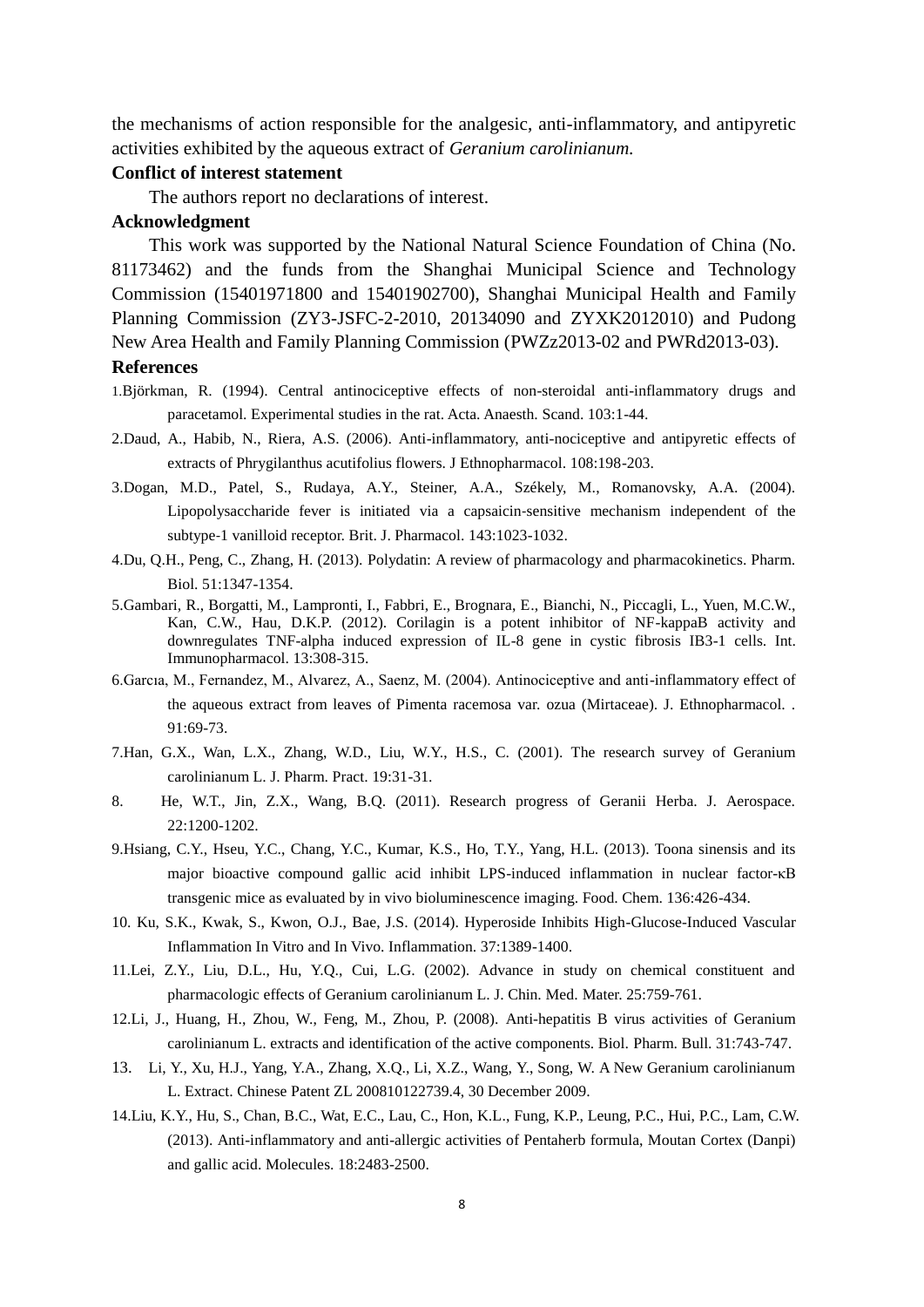- <span id="page-9-1"></span>15.Ma, K.J., Zhu, Z.Z., Yu, C.H., Zhang, H., Liu, J., Qin, L.P. (2011). Analgesic, anti-inflammatory, and antipyretic activities of the ethanol extract from Desmodium caudatum. Pharm. Biol. 49:403-407.
- <span id="page-9-7"></span>16.Plummer, J.L., Cmielewski, P.L., Gourlay, G.K., Owen, H., Cousins, M.J. (1991). Assessment of antinociceptive drug effects in the presence of impaired motor performance. J. Pharmacol. Meth. . 26:79-87.
- <span id="page-9-10"></span>17.Saeed, M.K., Deng, Y., Dai, R., Li, W., Yu, Y., Iqbal, Z. (2010). Appraisal of antinociceptive and anti-inflammatory potential of extract and fractions from the leaves of Torreya grandis Fort Ex. Lindl. J. Ethnopharmacol. . 127:414-418.
- <span id="page-9-3"></span>18.Saha, S., Hossain, F., Anisuzzman, M., Islam, M.K. (2013). Pharmacological evaluation of Musa seminifera Lour. fruit. Journal of integrative medicine. 11:253-261.
- <span id="page-9-9"></span>19.Santos, A., Vedana, E., De Freitas, G. (1998). Antinociceptive effect of meloxicam, in neurogenic and inflammatory nociceptive models in mice. Inflamm. Res. 47:302-307.
- <span id="page-9-6"></span>20. Srinivasan, K., Muruganandan, S., Lal, J., Chandra, S., Tandan, S., Raviprakash, V., Kumar, D. (2003). Antinociceptive and antipyretic activities of Pongamia pinnata leaves. Phytother. Res. 17:259-264.
- <span id="page-9-4"></span>21.Trevisan, G., Rossato, M.F., Tonello, R., Hoffmeister, C., Klafke, J.Z., Rosa, F., Pinheiro, K.V., Pinheiro, F.V., Boligon, A.A., Athayde, M.L. (2014). Gallic acid functions as a TRPA1 antagonist with relevant antinociceptive and antiedematogenic effects in mice. Naunyn. Schmiedebergs. Arch. Pharmacol. 387:679-689.
- 22. Wang, Y.L., Lu, M.M. (1995). Experimental study on inhibitory effect of Chinese herbs on herpes simplex virus. J. Tradi .Chin. Ophthalmo. 5:78-82.
- <span id="page-9-0"></span>23. Wu, Q.Y., Zhou, Y., Jin, X., Guan, Y., Xu, M., Liu, L.F. (2011). Chromatographic fingerprint and the simultaneous determination of five bioactive components of Geranium carolinianum L. water extract by high performance liquid chromatography. Int. J. Mol. Sci. 12:8740-8749.
- 24. Wu, Y.T., Jin, Z.X. (2008). The research progrosss of tannins and its and pharmacological activities from Geranium carolinianum L. Heilongjiang. Med. 21:67-68.
- 25. Xu, S.Y., Bian, R.L.,Chen, X. (2002) Experimental Methodology of Pharmacology (third version). Peoples' Medical Publishing House, Beijing, 886–887.
- <span id="page-9-2"></span>26.Zheng, C.J., Tang, W.Z., Huang, B.K., Han, T., Zhang, Q.Y., Zhang, H., Qin, L.P. (2009). Bioactivity-guided fractionation for analgesic properties and constituents of Vitex negundo L. seeds. Phytomedicine. 16:560-567.
- <span id="page-9-5"></span>27.Zhou, E., Fu, Y., Wei, Z., Yang, Z. (2014). Inhibition of allergic airway inflammation through the blockage of NF-κB activation by ellagic acid in an ovalbumin-induced mouse asthma model. Food. Funct. . 5:2106-2112.
- <span id="page-9-8"></span>28.Zhu, Z.Z., Ma, K.J., Ran, X., Zhang, H., Zheng, C.J., Han, T., Zhang, Q.Y., Qin, L.P. (2011). Analgesic, anti-inflammatory and antipyretic activities of the petroleum ether fraction from the ethanol extract of Desmodium podocarpum. J. Ethnopharmacol. 133:1126-1131.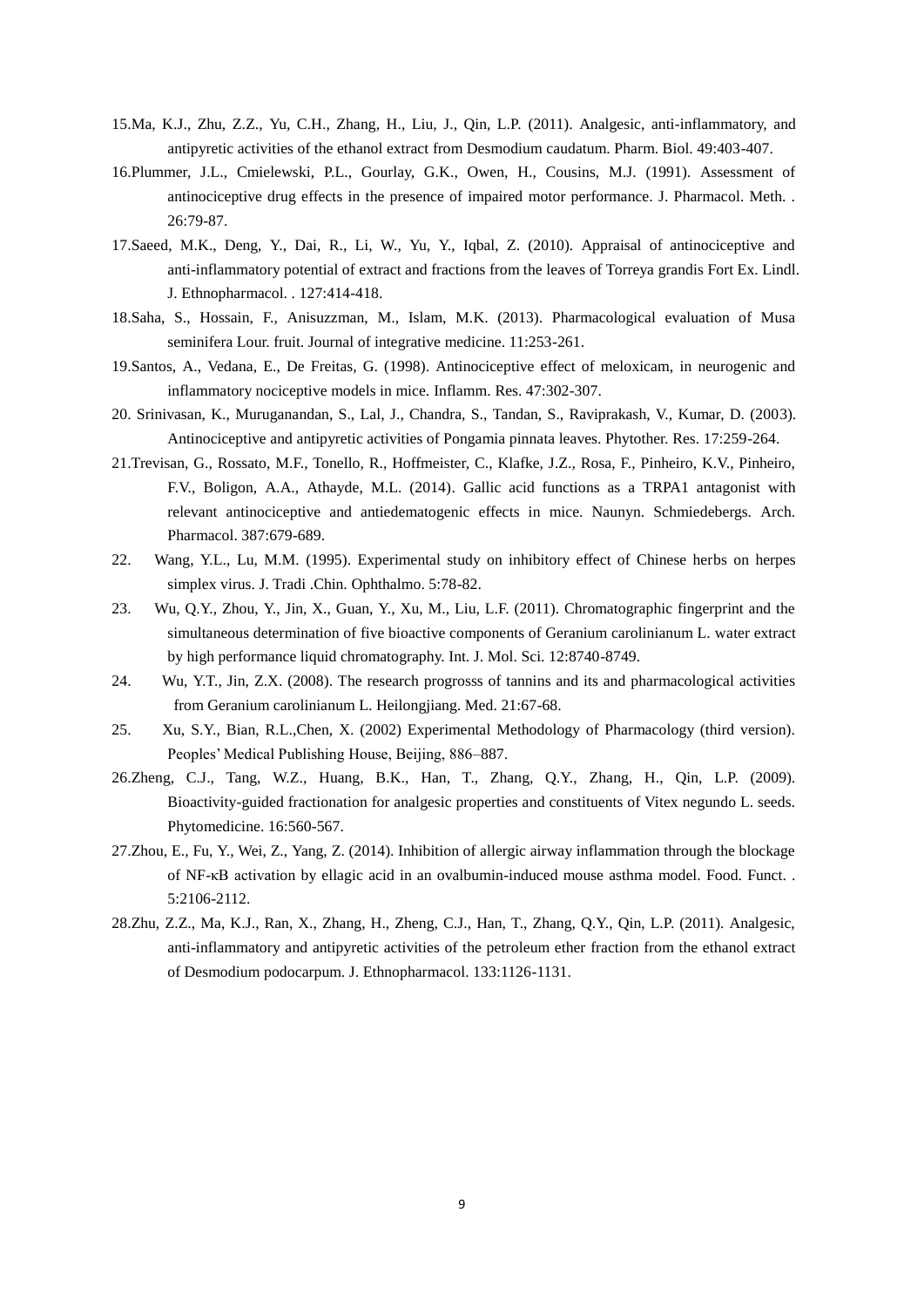|                  | Group      | Animal                           | Dose                        |                   | Percentage of paw edema (%) |                  |  |  |
|------------------|------------|----------------------------------|-----------------------------|-------------------|-----------------------------|------------------|--|--|
|                  |            | (N)                              | (mg/kg)                     |                   | 0.5h                        | 1 <sub>h</sub>   |  |  |
|                  | Control    | 10                               | 1% CMC-Na                   | $66.7 \pm 7.7$    |                             | $69.7 \pm 7.4$   |  |  |
|                  | <b>IMC</b> |                                  | 5                           |                   | $50.8 \pm 6.3**$            | $48.5 \pm 5.9**$ |  |  |
|                  | <b>GCE</b> |                                  | 125                         | $64.4 \pm 8.6$    |                             | $62.5 \pm 9.0$   |  |  |
|                  | <b>GCE</b> |                                  | 250                         | $60.9 \pm 8.0$    |                             | $59.2 \pm 8.2*$  |  |  |
|                  | <b>GCE</b> |                                  | 500                         | $54.1 \pm 7.7**$  |                             | $40.5 \pm 6.9**$ |  |  |
|                  |            |                                  |                             |                   |                             |                  |  |  |
|                  |            |                                  | Percentage of paw edema (%) |                   |                             |                  |  |  |
| 2 <sub>h</sub>   |            | 3 h                              | 4 h                         | 6h                |                             |                  |  |  |
| $68.8 \pm 8.9$   |            | $51.5 \pm 6.7$<br>$38.2 \pm 5.6$ |                             | $26.7 \pm 4.5$    |                             |                  |  |  |
| $50.2 \pm 5.3**$ |            | $44.8 \pm 4.9**$                 | $22.6 \pm 4.4**$            | $13.0 \pm 3.6$ ** |                             |                  |  |  |
| $51.6 \pm 6.1**$ |            | $41.4 \pm 5.0**$                 | $33.3 \pm 5.3$              | $27.0 \pm 10.9$   |                             |                  |  |  |

45.1±6.2\*\* 39.3±6.3\*\* 32.2±5.6\* 22.6±4.3

36.1±5.6\*\* 34.1±5.3\*\* 20.5±3.0\*\* 11.8±2.5\*\*

Table 1 Effects of GCE on egg white-induced paw edema in rats

Table 1 Effects of *Geranium Carolinianum* extract (GCE) on fresh egg white–induced paw edema in rats. When 0.1 ml of freshly prepared 10% (v/v) egg white solution was injected subplantarly into the right hind paws of male rats, acute inflammation was induced. GCE and indomethacin (IMC) were orally premedicated. Data are presented as mean ± SD, n= 10. \**P* < 0.05, \*\**P* < 0.01, significance versus control.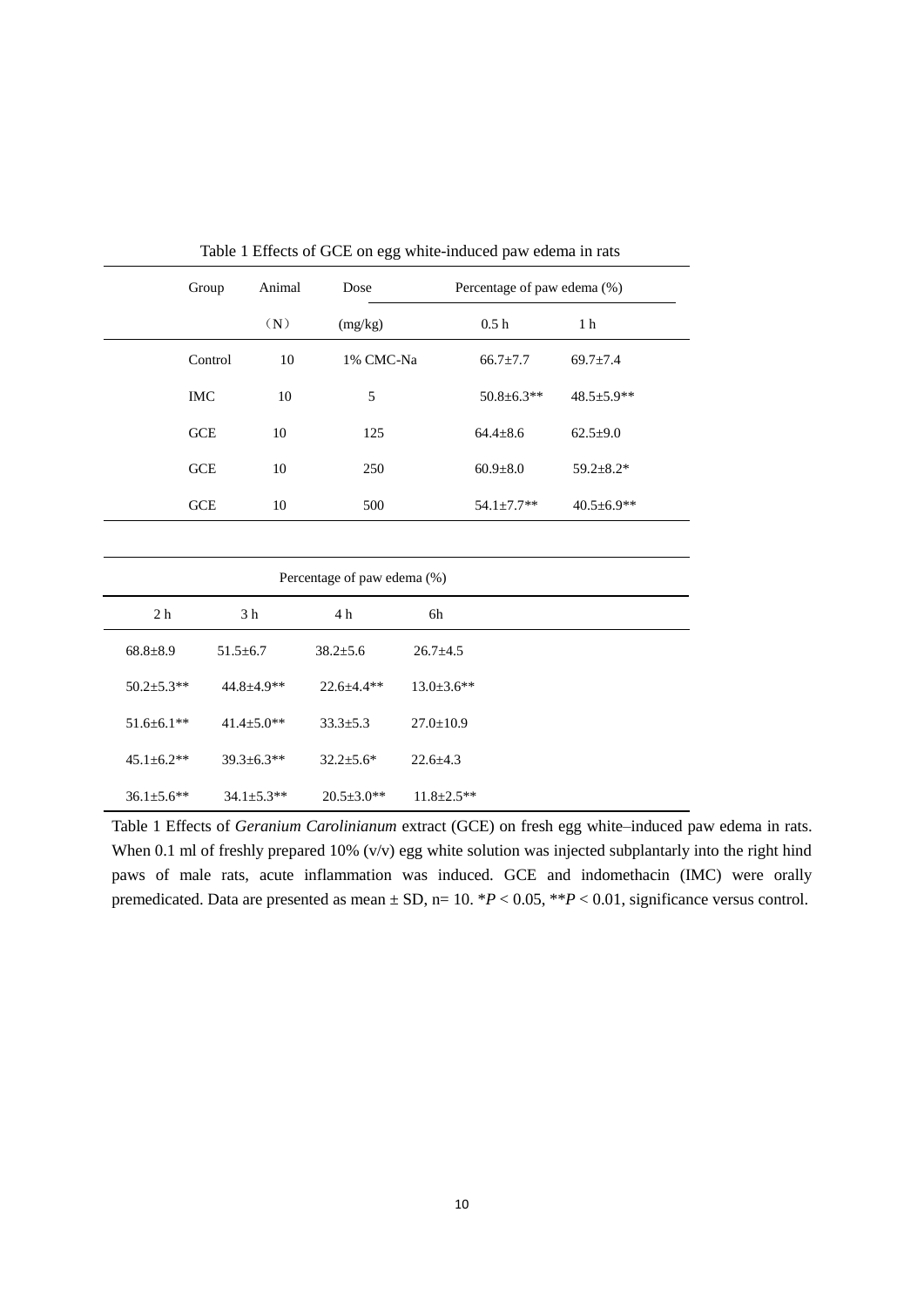| Group      | Animal | Dose      | Temperature $(^{\circ}C)$ |                |                  |                  |                  |
|------------|--------|-----------|---------------------------|----------------|------------------|------------------|------------------|
|            | (N)    | (mg/kg)   | 0 <sub>h</sub>            | 0.5h           | 1 <sub>h</sub>   | 1.5 <sub>h</sub> | 2 <sub>h</sub>   |
| Control    | 10     | 1% CMC-Na | $35.9 \pm 0.3$            | $35.9 + 0.4$   | $37.0 + 0.4$     | $37.8 + 0.4$     | $37.4 \pm 0.2$   |
| <b>PRC</b> | 10     | 100       | $36.0 \pm 0.3$            | $35.4 + 0.3*$  | $35.7 + 0.4**$   | $35.9 + 0.3**$   | $35.7 + 0.3**$   |
| GCE        | 10     | 125       | $35.9 \pm 0.2$            | $35.6 + 0.4$   | $36.6 + 0.4$     | $37.2 + 0.4*$    | $36.8 \pm 0.5*$  |
| <b>GCE</b> | 10     | 250       | $36.0 + 0.3$              | $35.6 + 0.3$   | $35.7 \pm 0.3**$ | $36.7+0.4**$     | $36.5 \pm 0.5**$ |
| <b>GCE</b> | 10     | 500       | $36.1 \pm 0.2$            | $35.7 \pm 0.4$ | $36.0 \pm 0.5**$ | $36.7 + 0.4**$   | $36.4 + 0.4**$   |

Table 2 Effects of GCE on temperature in external auditory meatus of rats

|                  | Temperature $(^{\circ}C)$ |                  |                  |                  |                |                |                  |  |
|------------------|---------------------------|------------------|------------------|------------------|----------------|----------------|------------------|--|
| 2.5h             | 3 <sub>h</sub>            | 3.5 <sub>h</sub> | 4 h              | 4.5h             | 5h             | 5.5h           | 6h               |  |
| $37.3 \pm 0.3$   | $37.1 + 0.4$              | $37.0 + 0.4$     | $37.3 + 0.4$     | $37.3 + 0.4$     | $37.5 + 0.4$   | $36.9 + 0.3$   | $36.8 \pm 0.3$   |  |
| $35.4 \pm 0.4**$ | $35.6 + 0.3**$            | $35.8 + 0.4**$   | $35.9 + 0.4**$   | $36.0 + 0.4**$   | $35.5 + 0.4**$ | $35.9 + 0.3**$ | $35.9 + 0.4**$   |  |
| $36.7 \pm 0.4**$ | $36.9 + 0.5**$            | $36.9 + 0.4$     | $37.1 + 0.3$     | $36.8 + 0.3$     | $37.2 + 0.4$   | $37.0 + 0.5$   | $36.4 + 0.4$     |  |
| $36.5 + 0.5**$   | $36.6 + 0.4*$             | $36.7+0.3$       | $36.7 + 0.3**$   | $36.2 + 0.5**$   | $36.8 + 0.4**$ | $36.5 + 0.4*$  | $36.1 + 0.4**$   |  |
| $36.3 \pm 0.4**$ | $36.7 + 0.3*$             | $36.4 \pm 0.5*$  | $36.6 \pm 0.4**$ | $36.4 \pm 0.5**$ | $37.0 + 0.2*$  | $36.6 \pm 0.3$ | $36.1 \pm 0.4**$ |  |

Table 2 Effects of *Geranium Carolinianum* extract (GCE) on temperature in external auditory meatus of rats. The rats were injected with lipopolysaccharides (LPS) after 0.5 h of the oral administration of GCE or paracetamol (PRC). The temperature was measured every 30 min from 09:00 hrs to 15:00 hrs. Data are presented as mean  $\pm$  SD, n = 10. \**P* < 0.05, \*\**P* < 0.01, significance versus control.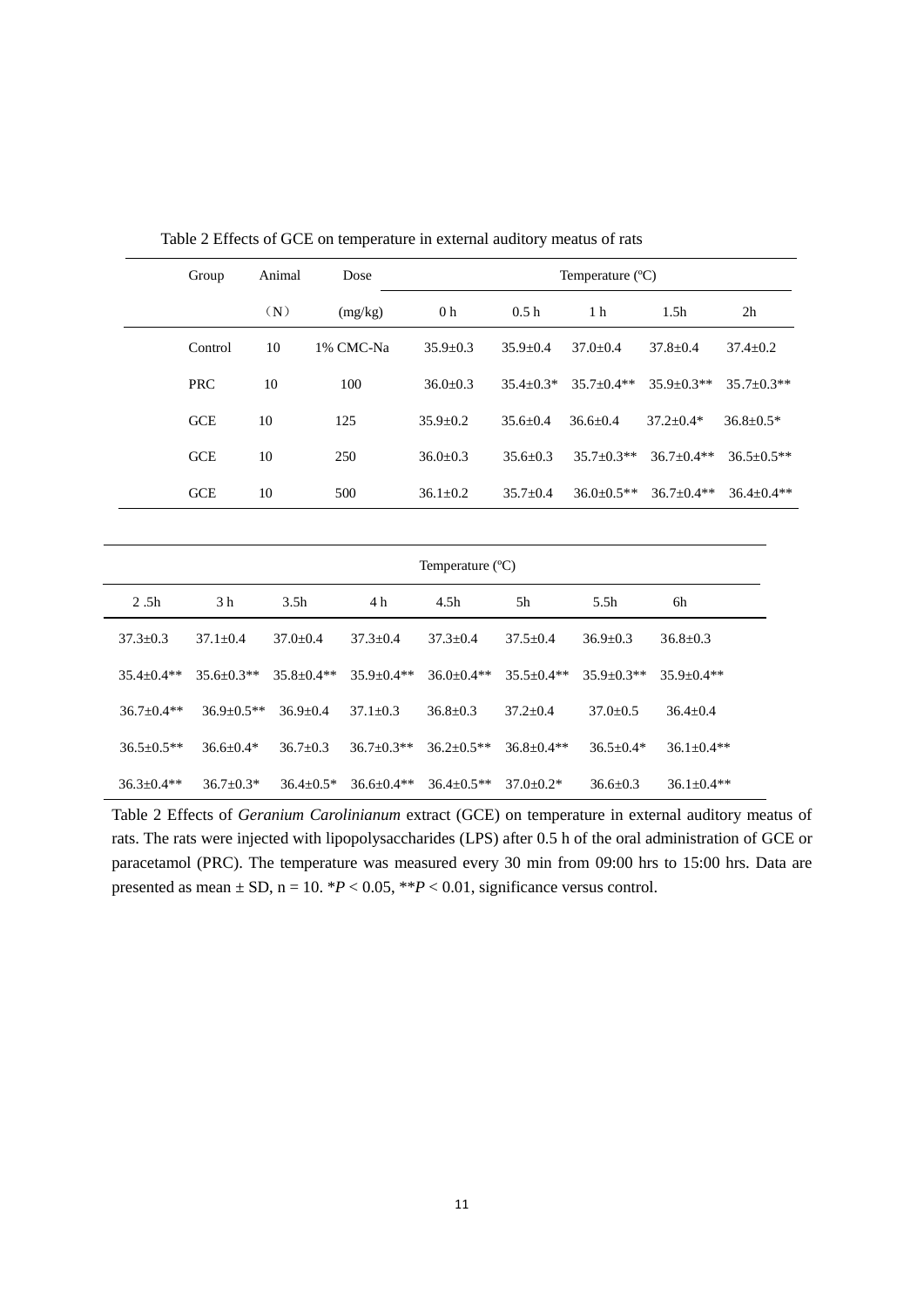

Figure 1 HPLC/ESI-MS chromatogram in negative mode of the extract of *Geranium Carolinianum* (a: total ion chromatogram b: base peak chromatogram c: ESI-MS spectra of [M-1]- ion of compound **1** (retention time: 7.1 min) d: ESI-MS spectra of [M-1]- ion of compound **2** (retention time: 19.2 min) e: ESI-MS spectra of [M-1]<sup>-</sup> ion of compound 3 (retention time: 21.7 min) f: ESI-MS spectra of [M-1]<sup>-</sup> ion of compound **4** (retention time: 29.8 min) g: ESI-MS spectra of [M-1]- ion of compound **5** (retention time: 30.5 min).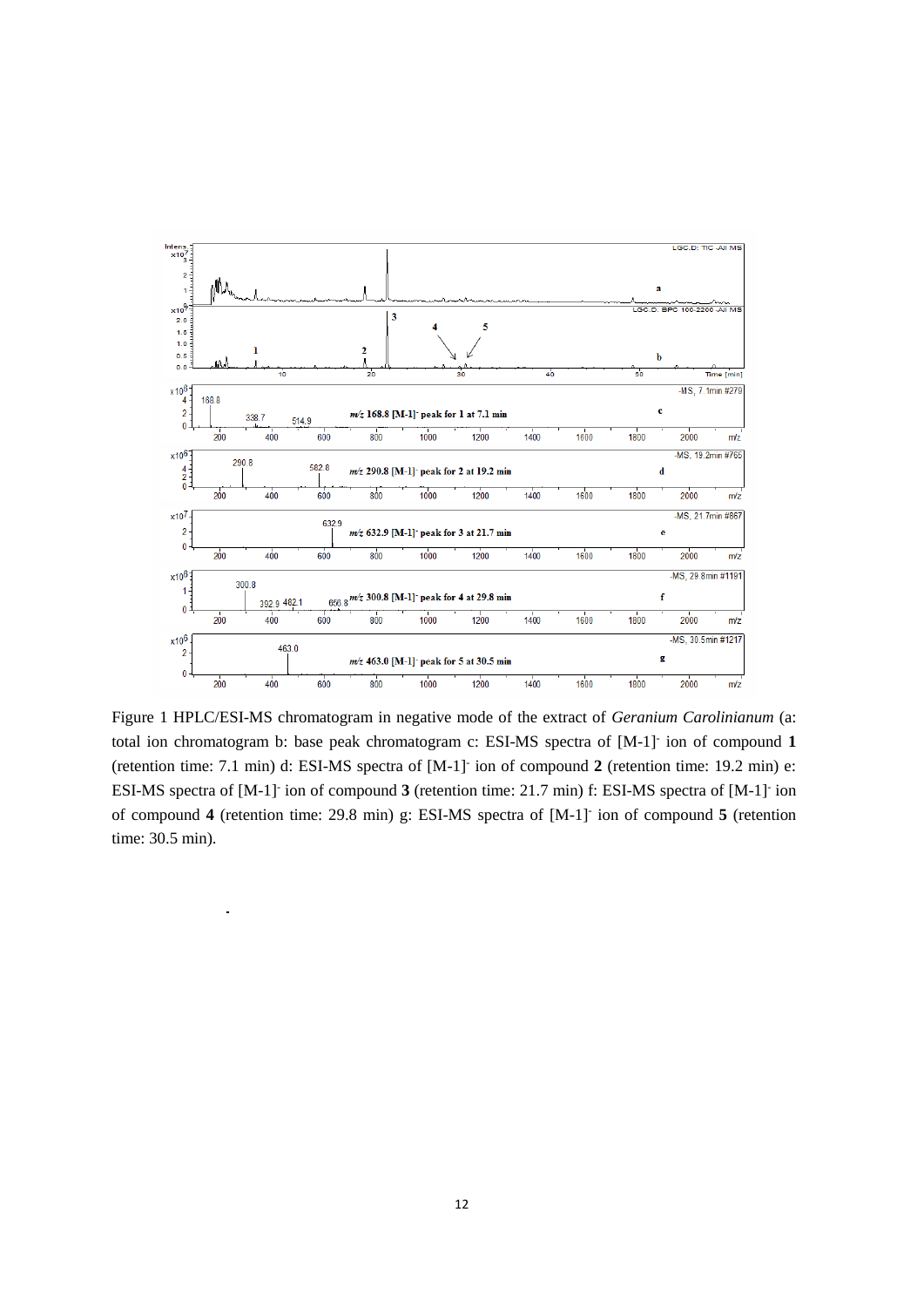

Figure 2 Effects of *Geranium Carolinianum* extract (GCE) on writhing reflex of mice in the writhing test. When mice were given acetic acid (1%, 10 mL/kg body weight) intraperitoneally, the writhing number was counted immediately for 15 min. The experiment was repeated twice. IMC is the abbreviation for indomethacin. Data are presented as mean  $\pm$  SD, n = 10. \*\*P < 0.01, significance versus control.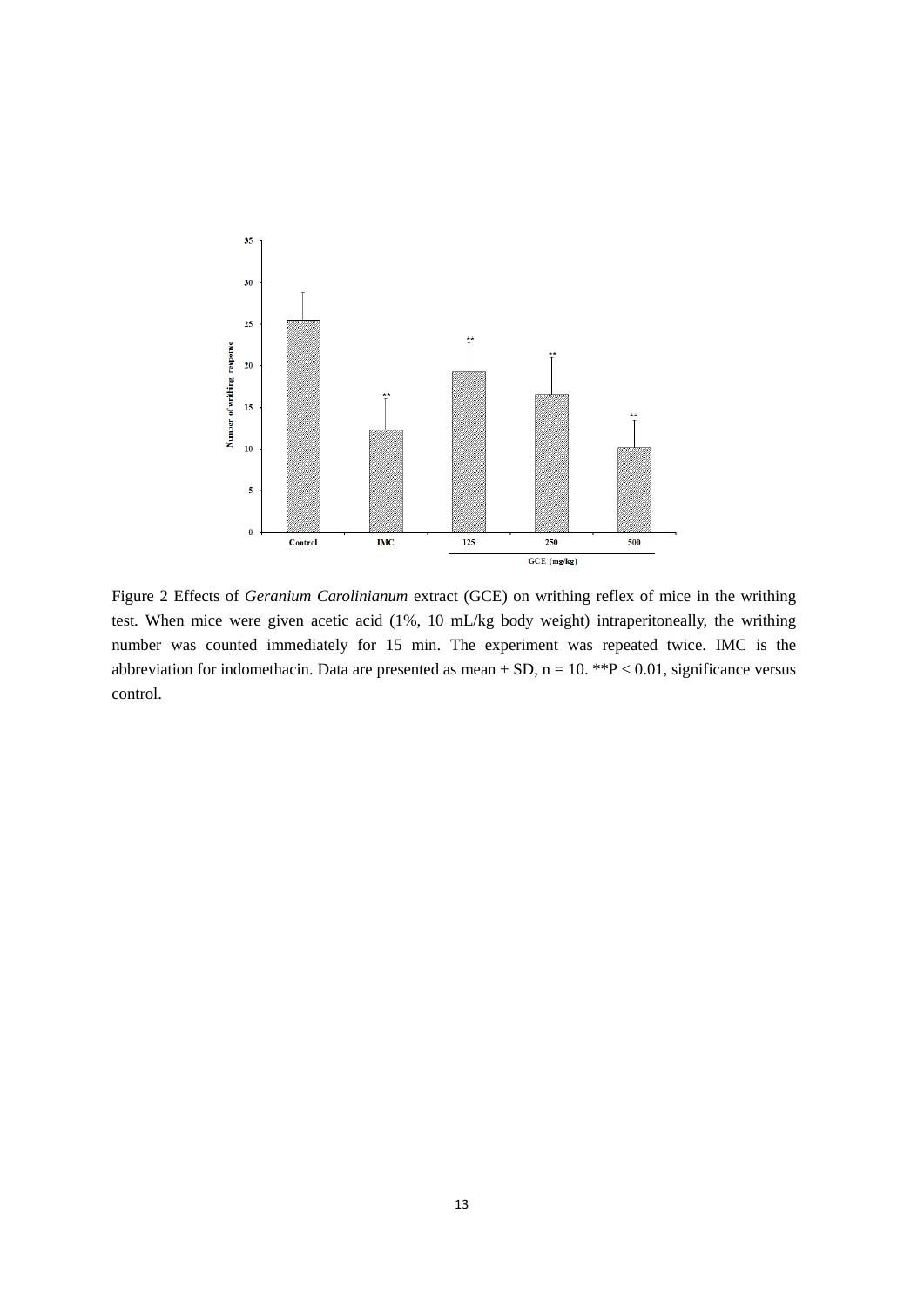

Figure 3 Effects of *Geranium Carolinianum*extract (GCE) on heat-stimulated mice in the hot-plate test. The latency period was recorded when female mice were put on the hot plate maintained at  $55 \pm 0.5^{\circ}$ C. TRA is the abbreviation for tramadol. Data are presented as mean  $\pm$  SD,  $n = 10$ . \**P* < 0.05, \*\**P* < 0.01, significance versus control.